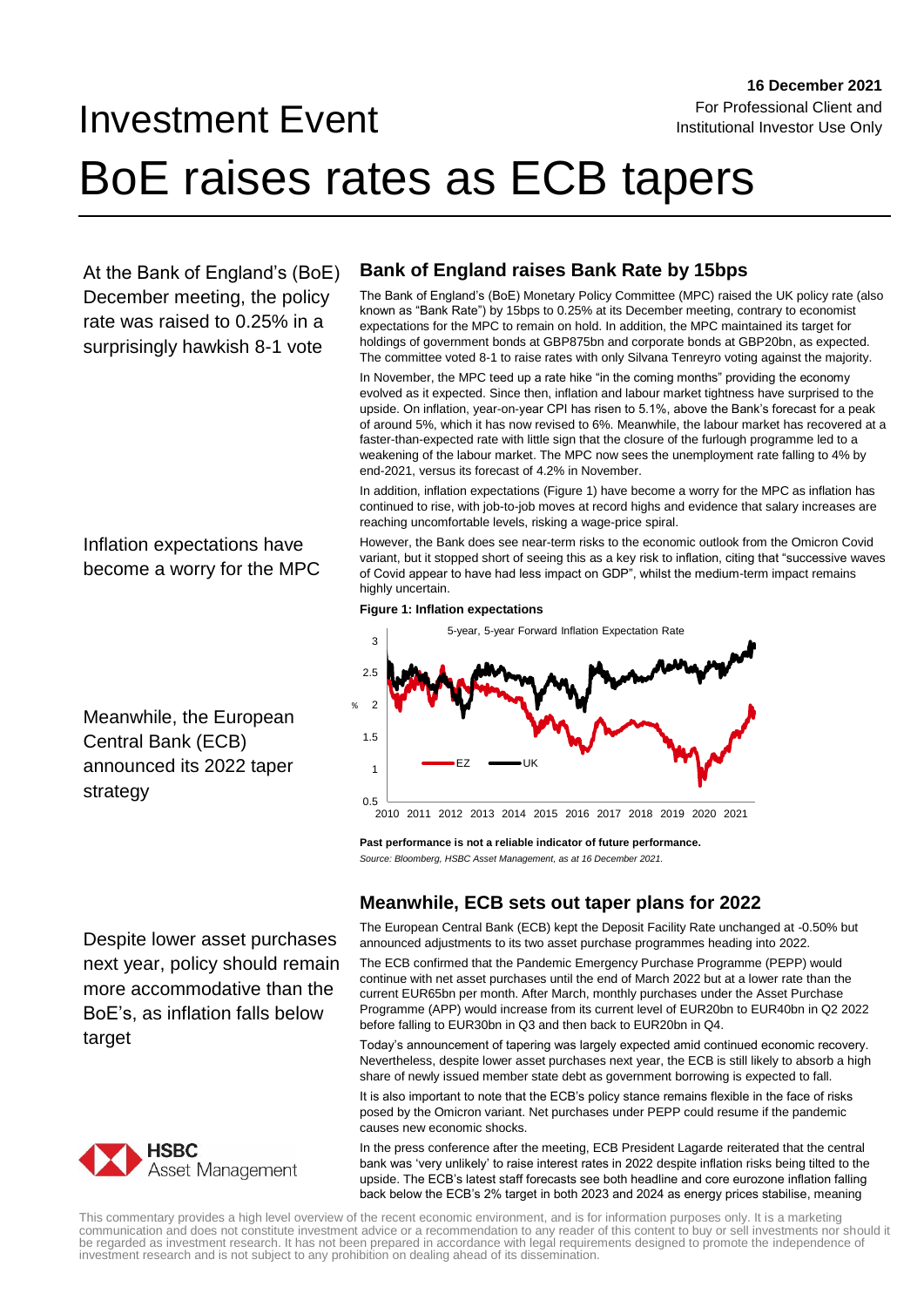## **Our views**

Our baseline scenario of "the expansion economy" and relative valuations are consistent with a pro-risk tilt in portfolios, with a preference for global equities and Asian credits

Gradual policy normalisation and rising bond yields should favour late-cycle and value equities (e.g. Europe, Asia). But downside risks of weaker growth and/or sticky inflation means we want to balance this exposure with an allocation to defensive stocks

that the policy stance is likely to remain accommodative well into 2023 at the earliest. Unlike in the UK, eurozone inflation expectations remain within recent historical ranges despite the recent bout of price pressures (Figure 1).

### **Investment implications**

For the time being, our baseline scenario remains for monetary policy normalisation to progress in a gradual manner as economies move through the expansion phase of the economic cycle. From late Q1/early Q2 2022, we expect the demand-supply imbalances in key sectors to begin improving and prices pressures to start moderating, such that inflation ends 2022 much closer to target.

We think a favourable growth/inflation mix in 2022 and relative valuations are consistent with a pro-risk tilt in portfolios, with a preference for global equities and Asian credits. Gradual policy normalisation and rising bond yields should favour late-cycle and value equities (e.g. Europe, Asia).

Nevertheless, today's BoE and ECB decisions follow a number of recent central bank meetings in which policymakers have become more hawkish in light of stronger-than-expected inflationary pressures. We see this as a shift in the perceived balance of risks towards our "sticky inflation" economic scenario which involves supply-side impairment, more persistent inflation, and ultimately a requirement for faster policy normalisation.

Under this scenario, nominal and real yields on government bonds could shift markedly higher whilst rising input costs could put pressure on profit margins. To hedge against this risk, we think a balanced approach to equity exposure makes sense, with an allocation to quality, defensive growth, and inflation-linked equities.

**For Professional Clients and intermediaries within countries and territories set out below; and for Institutional Investors and Financial Advisors in Canada and the US. This document should not be distributed to or relied upon by Retail clients/investors.**

**The value of investments and the income from them can go down as well as up and investors may not get back the amount originally invested. The capital invested in the fund can increase or decrease and is not guaranteed. The performance figures contained in this document relate to past performance, which should not be seen as an indication of future returns. Future returns will depend, inter alia, on market conditions, fund manager's skill, fund risk level and fees. Where overseas investments are held the rate of currency exchange may cause the value of such investments to go down as well as up. Investments in emerging markets are by their nature higher risk and potentially more volatile than those inherent in some established markets. Economies in Emerging Markets generally are heavily dependent upon international trade and, accordingly, have been and may continue to be affected adversely by trade barriers, exchange controls, managed adjustments in relative currency values and other protectionist measures imposed or negotiated by the countries and territories with which they trade. These economies also have been and may continue to be affected adversely by economic conditions in the countries and territories in which they trade. Mutual fund investments are subject to market risks, read all scheme related documents carefully.** 

The contents of this document may not be reproduced or further distributed to any person or entity, whether in whole or in part, for any purpose. All non-authorised reproduction or use of this document will be the responsibility of the user and may lead to legal proceedings. The material contained in this document is for general information purposes only and does not constitute advice or a recommendation to buy or sell investments. Some of the statements contained in this document may be considered forward looking statements which provide current expectations or forecasts of future events. Such forward looking statements are not guarantees of future performance or events and involve risks and uncertainties. Actual results may differ materially from those described in such forward-looking statements as a result of various factors. We do not undertake any obligation to update the forward-looking statements contained herein, or to update the reasons why actual results could differ from those projected in the forward-looking statements. This document has no contractual value and is not by any means intended as a solicitation, nor a recommendation for the purchase or sale of any financial instrument in any jurisdiction in which such an offer is not lawful. The views and opinions expressed herein are those of HSBC Asset Management at the time of preparation, and are subject to change at any time. These views may not necessarily indicate current portfolios' composition. Individual portfolios managed by HSBC Asset Management primarily reflect individual clients' objectives, risk preferences, time horizon, and market liquidity. Foreign and emerging markets. Investments in foreign markets involve risks such as currency rate fluctuations, potential differences in accounting and taxation policies, as well as possible political, economic, and market risks. These risks are heightened for investments in emerging markets which are also subject to greater illiquidity and volatility than developed foreign markets. This commentary is for information purposes only. It is a marketing communication and does not constitute investment advice or a recommendation to any reader of this content to buy or sell investments nor should it be regarded as investment research. It has not been prepared in accordance